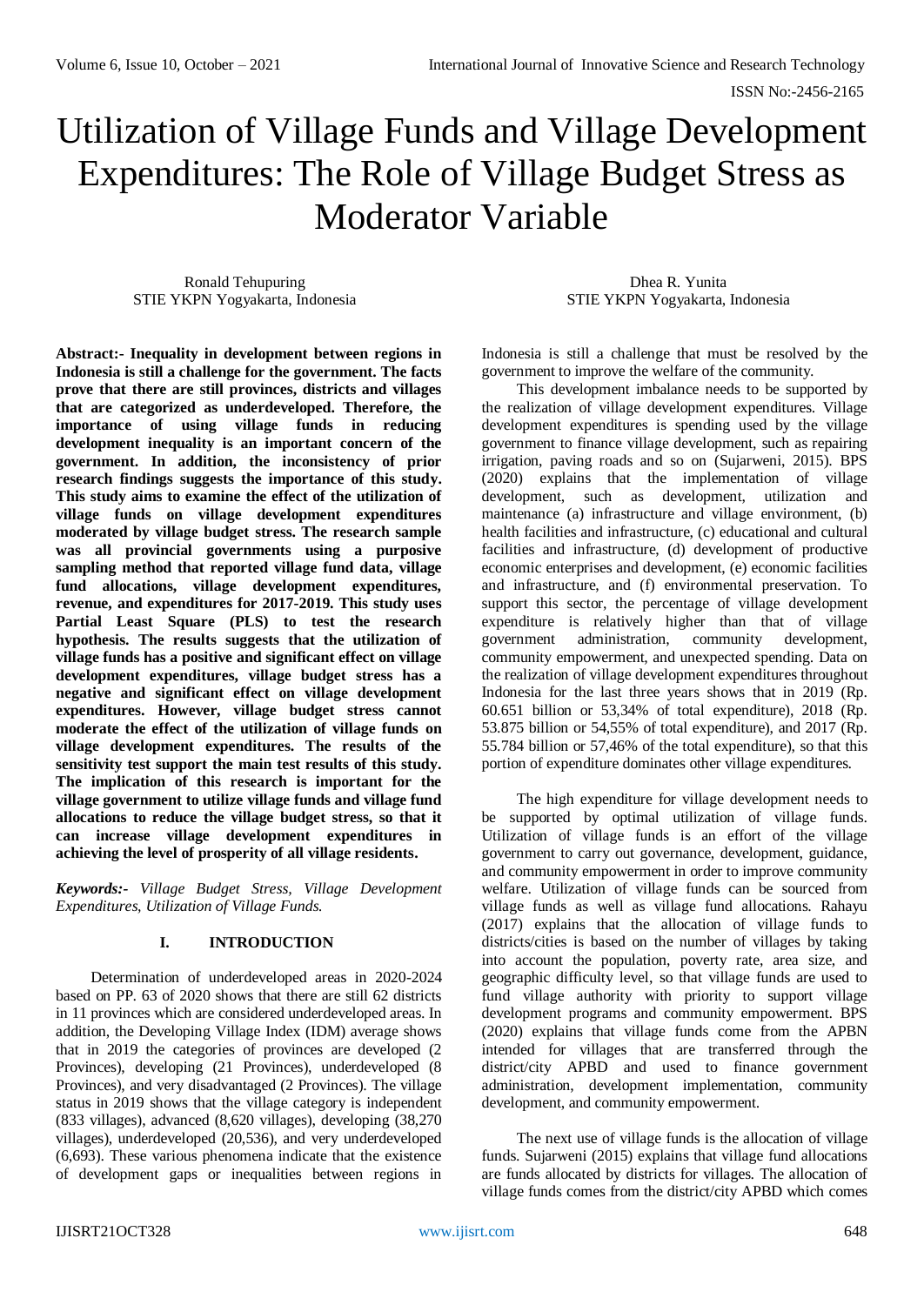from the portion of the central and regional financial balancing funds received by the district /city for the village at least 10% after deducting the Special Allocation Fund (BPS, 2020). Tangkumahat et al. (2017) show that the community's economy can improve when there is a village fund program due to infrastructure improvements in the form of construction of agricultural roads, so access to transportation from plantation locations is easier, thus accelerating the process of selling agricultural products. Dasuki (2020) explains that the government policy in providing transfer funds in the form of village fund allocations provided to village governments has been going well because village officials are more positioning the use of village fund allocations as village expenditures aimed at community resources and the implementation of village government.

Prior research has shown an inconsistency in the effect of the use of village funds on development expenditures. Martini et al. (2020) show that village funds and village fund allocations have a positive and significant effect on village development expenditures. The results of research by Dasuki (2020) and Dewi & Irama (2018) show that the allocation of village funds has a positive and significant effect on village expenditures. Triyono (2018) shows that the allocation of village funds and village development has a positive and significant effect on community welfare. However, Jamaluddin et al. (2018) show that the management and use of village funds does not have a significant impact on regional development and that village development programs are not synchronized with regional development policies. This condition is due to the fact that villages have broad authority in determining their program plans and regions lack the authority to integrate development program policies.

The important role of the use of village funds in village development will increase if the village government does not experience budgetary stress. Budget stress is a condition of limited income in meeting expenditure needs (Arnett, 2011; Chapman, 2003). The presumption stress shows that the government's fiscal condition is deteriorating as indicated by the negative budget stress ratio, so that there is a potential for a budget deficit (Boukari & Veiga, 2018). Therefore, the availability of village resources that are supported by the effective use of village funds is an important factor in the success of the village government in overcoming the problem of budgetary stress, on the other hand, when there are limited village resources that are not supported by effective utilization of village funds, the village budget will experience stress. due to the increasing need for village expenditures. Village budgets that are managed effectively, efficiently, transparently, accountably and professionally are important factors for the success of the village government in achieving the level of community welfare.

Previous research shows that there is an inconsistency in the effect of budgetary stress on local government performance which is used as a reference for this study. The results show that budgetary stress has a positive and significant effect on economic growth (Sari et al., 2021); and regional financial performance (Muryawan & Sukarsa, 2016). However, budgetary stress also has a negative and significant effect on budget absorption (Hanif & Suparno, 2017); changes in regional expenditures (Junita & Abdullah, 2016); growth in own-source revenue and growth in direct expenditures (Manafe et al., 2018). The results show that budgetary stress does not have a significant effect on the performance of government independence (Hariani & Widyawati, 2020); and regional financial performance (Anggraeni & Kiswanto, 2018).

The phenomenon of development inequality between regions in Indonesia and supported by inconsistent research results is the motivation for this research to be carried out. Therefore, this study aims to examine and analyze the effect of the utilization of village funds on village development expenditures moderated by village budget stress. Based on the background description above, this study has three hypotheses as follows.

 $H<sub>1</sub>$ : The utilization of village funds has a positive effect on village development expenditures.

H2: Village budget stress has a negative effect on village development expenditures.

H3: Village budget stress has a negative effect on the relationship between the utilization of village funds and village development expenditures.

## **II. RESEARCH METHODS**

This study uses all provincial governments in Indonesia through a purposive sampling method during 2017-2019. Village fund data, village fund allocations, village development expenditures, village income and expenditure are obtained through the website www.bps.go.id. The research sample selection process is as follows.

| <b>Criteria</b>                                              | Yes     |  |
|--------------------------------------------------------------|---------|--|
| Provincial governments in Indonesia during 2017-             | 34      |  |
| 2019                                                         |         |  |
| Research data are not available at BPS                       |         |  |
| Analysis year 2017-2019                                      | 3 Years |  |
| Number of research observations                              | 99      |  |
| Note: The provincial government that does not have data on   |         |  |
| village funds, village fund allocations, village development |         |  |
| expenditures, village income and expenditures is DKI Jakarta |         |  |
| province.                                                    |         |  |
| Source: data obtained by researchers, 2021                   |         |  |

The variables of this research are the utilization of village funds as an independent variable, village budget stress as a moderating variable, and village development expenditures as the dependent variable. The operational definitions and measurements of these three variables are as follows.

Table 2. Definition and Measurement of Variables

| <b>Definition</b>  | <b>Measurement</b>                  |
|--------------------|-------------------------------------|
| <b>Utilization</b> |                                     |
| of Village         | IADD                                |
| <b>Funds</b>       | Actual Allocation Funds for Village |
| The efforts        | Budget Allocation Funds for Village |
| of the             |                                     |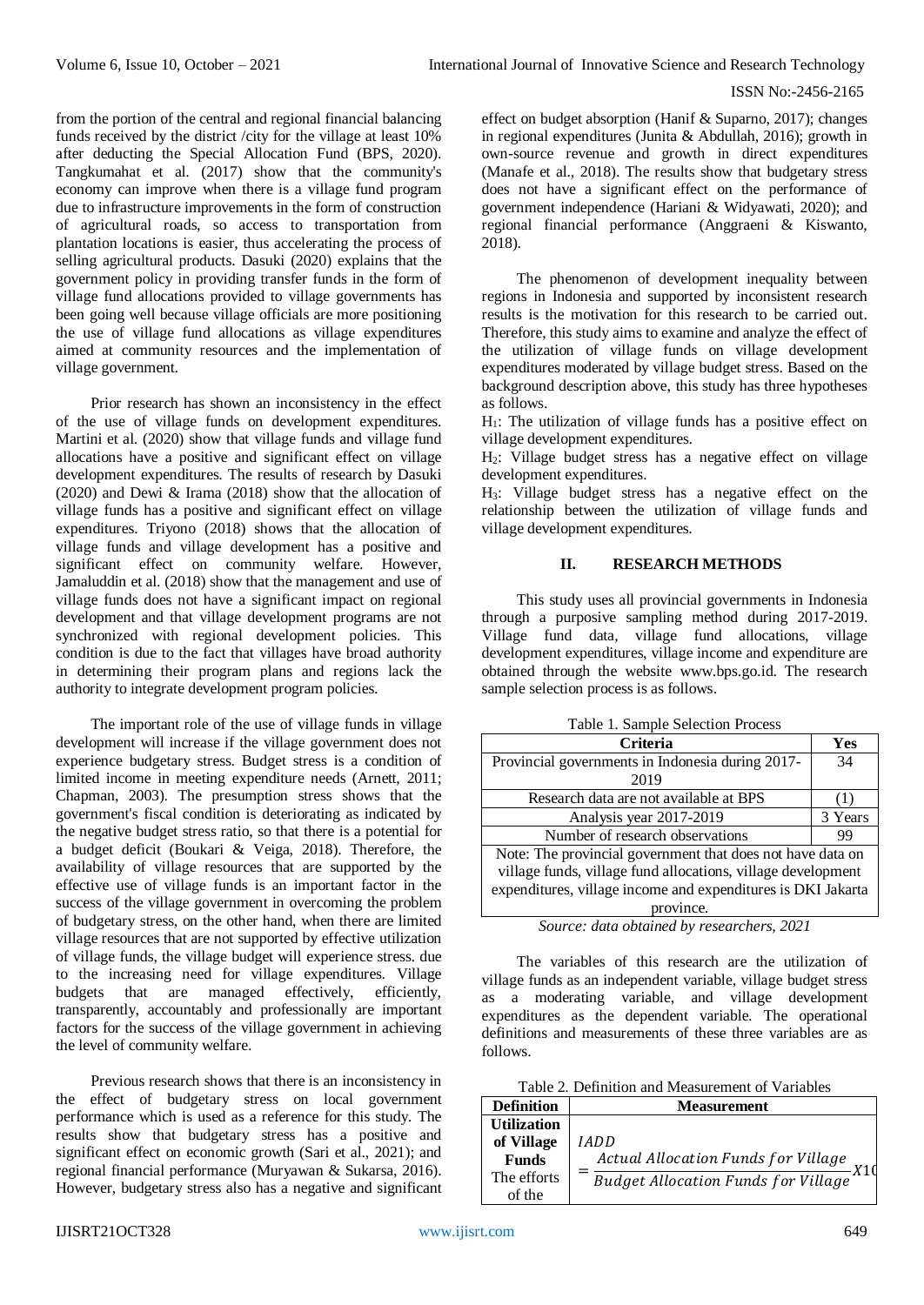| village<br>governmen<br>t to<br>organize<br>governance | Actual Village Funds<br>$IDDE = \frac{1}{Budget \, Village \, Funds}$<br>X100% | beca<br>the<br>deve<br>num<br>(AN |
|--------------------------------------------------------|--------------------------------------------------------------------------------|-----------------------------------|
| developme<br>nt,<br>fostering                          |                                                                                | effic<br>whi<br>exis              |
| and<br>empowerin<br>g the                              |                                                                                | indi<br>stud                      |
| community                                              |                                                                                | relia                             |
| to improve                                             |                                                                                | mea                               |
| community                                              |                                                                                | mos                               |
| welfare.                                               |                                                                                | Afte                              |
| <b>Village</b>                                         |                                                                                | the                               |
| <b>Budget</b><br><b>Stres</b>                          |                                                                                | hyp                               |
| The fiscal                                             | $Revenue - Expenditures \times 100\%$<br>$TEAD =$                              |                                   |
| condition                                              | Revenue                                                                        | & K                               |
| of the                                                 |                                                                                | moc                               |
| village                                                |                                                                                |                                   |
| governmen                                              |                                                                                |                                   |
| t when                                                 |                                                                                |                                   |
| village                                                |                                                                                |                                   |
| expenditur                                             |                                                                                | mea                               |
| e is not                                               |                                                                                | Des                               |
| balanced                                               |                                                                                |                                   |
| with                                                   |                                                                                |                                   |
| village                                                |                                                                                |                                   |
| income.                                                |                                                                                |                                   |
| <b>Village</b>                                         |                                                                                |                                   |
| <b>Developm</b>                                        | <b>CAPEX</b>                                                                   |                                   |
| ent                                                    | Actual Village Development Expenditur                                          |                                   |
| <b>Expenditu</b>                                       | Budget Village Development Expenditur                                          |                                   |
| res<br>The                                             |                                                                                |                                   |
| expenditur                                             | REAM                                                                           |                                   |
| e used by                                              | Actual Village Development Expenditure                                         |                                   |
| the village                                            | <b>Budget Expenditure</b>                                                      |                                   |
| governmen                                              |                                                                                |                                   |
| t to finance                                           |                                                                                |                                   |
| village                                                |                                                                                |                                   |
| developme                                              |                                                                                |                                   |
| nt.                                                    |                                                                                |                                   |

Notes:

IADD: Percentage of Realized Village Fund Allocation to Village Fund Allocation Budget.

IDDE: Percentage of Village Fund Realization against Village Fund Budget.

CAPEX: Percentage of Village Development Expenditure Realization against Village Development Budget. REAM: Percentage of Realized Village Development Expenditures against the Total Village Expenditure Budget.

This study uses the PLS approach to test the research hypothesis. The important reason for using this approach is

because the research variables have two proxies in explaining the variables of the use of village funds and village development expenditures, as well as the relatively smaller number of samples when compared to covariance-based SEM (AMOS or LISREL). This approach is also considered more efficient in testing research hypotheses than the OLS model which must be tested in stages. The PLS approach explains the existence of measurement and structural models.

Measurement model to test the validity and reliability of indicators or proxies in explaining research variables. This study uses secondary data that has been tested for validity and reliability because it has been published by BPS. However, the measurement model is still used by researchers to measure the most appropriate proxies in explaining the research variables. After the measurement model meets the measurement criteria, the researcher performs a structural test to test the research hypothesis.

Testing the moderation effect using the criteria of Baron & Kenny (1986), namely, separating the main effect and the moderating effect.

## **III. RESULTS AND DISCUSSIONS**

This study uses descriptive statistics to describe the mean and standard deviation of the research variables. Descriptive statistics display is as follows.

| Variable (Indicator)         | Obs. | <b>Mean</b> | <b>Std. Dev</b> |
|------------------------------|------|-------------|-----------------|
| Village Development          |      |             |                 |
| Expenditures                 | 99   | 101,301     | 12,789          |
| <b>CAPEX</b>                 |      | 53,007      | 9,173           |
| <b>REAM</b>                  |      |             |                 |
| Utilization of Village       |      |             |                 |
| <b>Funds</b>                 | 99   | 101,307     | 10,079          |
| <b>IADD</b>                  |      | 102,555     | 16,781          |
| <b>IDDE</b>                  |      |             |                 |
| <b>Village Budget Stress</b> |      |             |                 |
| <b>TEAD</b>                  | 99   | 1,233       | 3,994           |

# $T_{\rm tot}$  3. Descriptive Statistics

*Source: data obtained by researchers, 2021*

Table 3 shows that the number of observations in this study is 99 observations. This means that there are 33 provincial governments used in the research for three years (2017-2019). The table also shows that the mean value of village development expenditure as measured by the percentage of realized village development expenditure is higher than the village development expenditure budget (CAPEX). This condition also applies to the realization of village development expenditures that dominate the village expenditure budget (REAM), thus providing a positive signal for the development of village development. The mean value of village fund utilization as measured by the percentage of realization of village fund allocation is higher in the village fund allocation budget (IADD). This condition also applies to the percentage of realization of village funds against the village fund budget (IDDE), so that the allocation of village

TEAD: Percentage of Village Income and Expenditure Budget Difference to the Income Budget.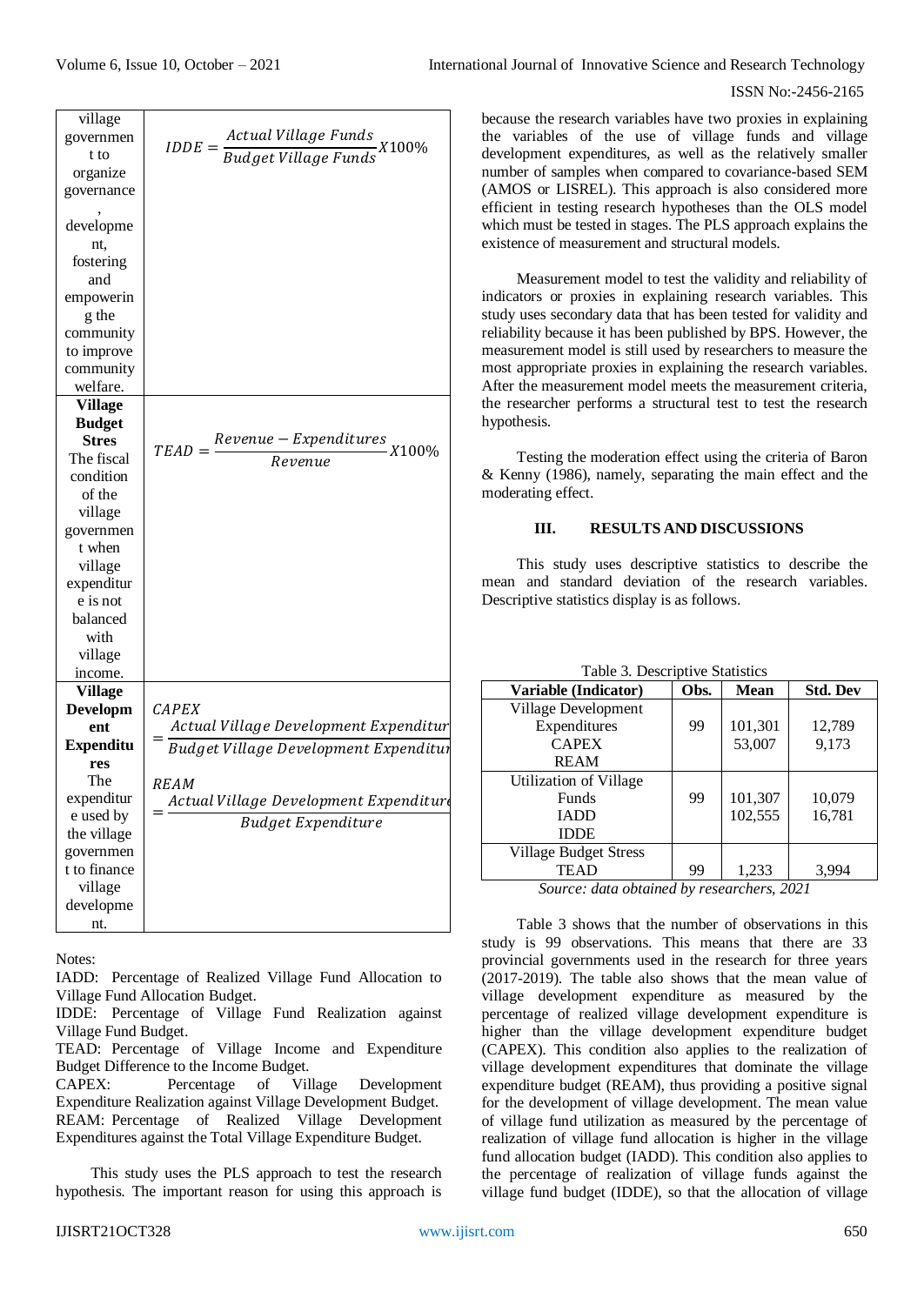funds and village funds is effectively utilized by the village government. The village budget stress variable (TEAD) shows the mean value does not reach 2%, thus indicating low stress on village budgets. The standard deviation of this study shows the data fluctuation of each research variable.

This study measures each proxy in explaining indicators as shown in Figure 3. This figure shows that the allocation of village funds (IADD) is the largest portion in explaining the use of village funds compared to proxies for village funds (IDDE). On the side of village development expenditures, it is found that the realization of village development expenditure on the village development expenditure budget (CAPEX) is the largest portion in explaining this variable when compared with the realization of village development expenditure on the village expenditure budget (REAM).



Figure 1. Outer Model Table 4. Hypothesis Testing Results

| Table 4. Hypothesis Testing Results |              |          |                          |              |
|-------------------------------------|--------------|----------|--------------------------|--------------|
|                                     | Dependent    |          | Dependent                |              |
|                                     | Variable:    |          | Variable:                |              |
| Independent                         | Village      |          | Village                  |              |
| Variables                           | Development  |          | Development              |              |
|                                     | Expenditures |          |                          | Expenditures |
|                                     | Main Effect  |          | <b>Moderating Effect</b> |              |
|                                     | Coef.        | t-stat.  | Coef.                    | t-stat.      |
| Utilization of                      | 0,531        | 3,958*** | 0.635                    | 4,172***     |
| Village Funds                       |              |          |                          |              |
| Village Budget                      |              |          | 0,308                    | 2,550**      |
| <b>Stress</b>                       |              |          |                          |              |
| Utilization of                      |              |          |                          |              |
| Village                             |              |          | 0,077                    | 0,485        |
| Funds*Village                       |              |          |                          |              |
| <b>Budget Stress</b>                |              |          |                          |              |
| Adjusted $R^2$ (%)                  | 36,7%        |          | 37,7%                    |              |
| Obs.                                | 99           |          | 99                       |              |

Notes: Composute reliability utilization of village funds (0.809), village budget stress (1,000), and village development expenditures (0.888). Average Variance Extracted (AVE) utilization of village funds (0.681), village budget stress (1,000), and village development expenditures (0.798). Cross loading of IADD (0.878) and IDDE (0.768) is higher in explaining the utilization of village funds compared to CAPEX (0.509), REAM (0.435), and TEAD (-0.186). Cross loading CAPEX (0.899) and REAM (0.887) are higher in explaining village development expenditures compared to IADD (0.493), IDDE (0.369), and TEAD (0.190). Cross loading TEAD (1,000) is higher in explaining village budget stress than IADD (-0.076), IDDE (-0.260), CAPEX (0.128), and REAM (0.214). This condition indicates that the assumption of the measurement model's cross loading has been fulfilled. \*\*\*, \*\* significance at the 1%, 5% level. The negative budget stress ratio indicates the higher the budget stress on the local government, so that when the hypothesis coefficient is positive it shows the lower the influence of the independent variables on village budget stress.

*Source: data obtained by researchers, 2021*



Figure 2. Main Effect Model



Figure 3. Moderating Effect Model

Based on table 4, figures 2 and 3 show the results of testing the research hypothesis.  $H_1$  is the utilization of village funds has a positive effect on village development expenditures. The test results show that the effect of the utilization of village funds on village development expenditures has a coefficient value of 0,531 and the t-statistic is 3,958 at the level of  $< 1\%$ . This condition shows that the utilization of village funds has a positive and significant effect on village development expenditures, so that **H<sup>1</sup> is supported**. The facts prove that the high expenditure for village development is supported by the optimal use of village funds. This condition is shown by the high average percentage of the utilization of village funds and village development expenditures. The village government uses the use of village funds as an effort to organize governance through the village development sector. Village development is carried out by the village government through the development, utilization and maintenance of (a) village infrastructure and environment, (b) health facilities and infrastructure, (c) educational and cultural facilities and infrastructure, (d) development of productive economic enterprises and development, (e) economic facilities and infrastructure, and (f) environmental preservation.

 $H<sub>2</sub>$  is the the village budget stress has a negative effect on village development expenditures. The test results show that the effect of village budget stress on village development expenditures has a coefficient value of 0,308 and the t-statistic is 2,550 at the level of  $<$  5%. This condition indicates that village budget stress has a negative and significant effect on village development expenditures, so that **H<sup>2</sup> is supported**.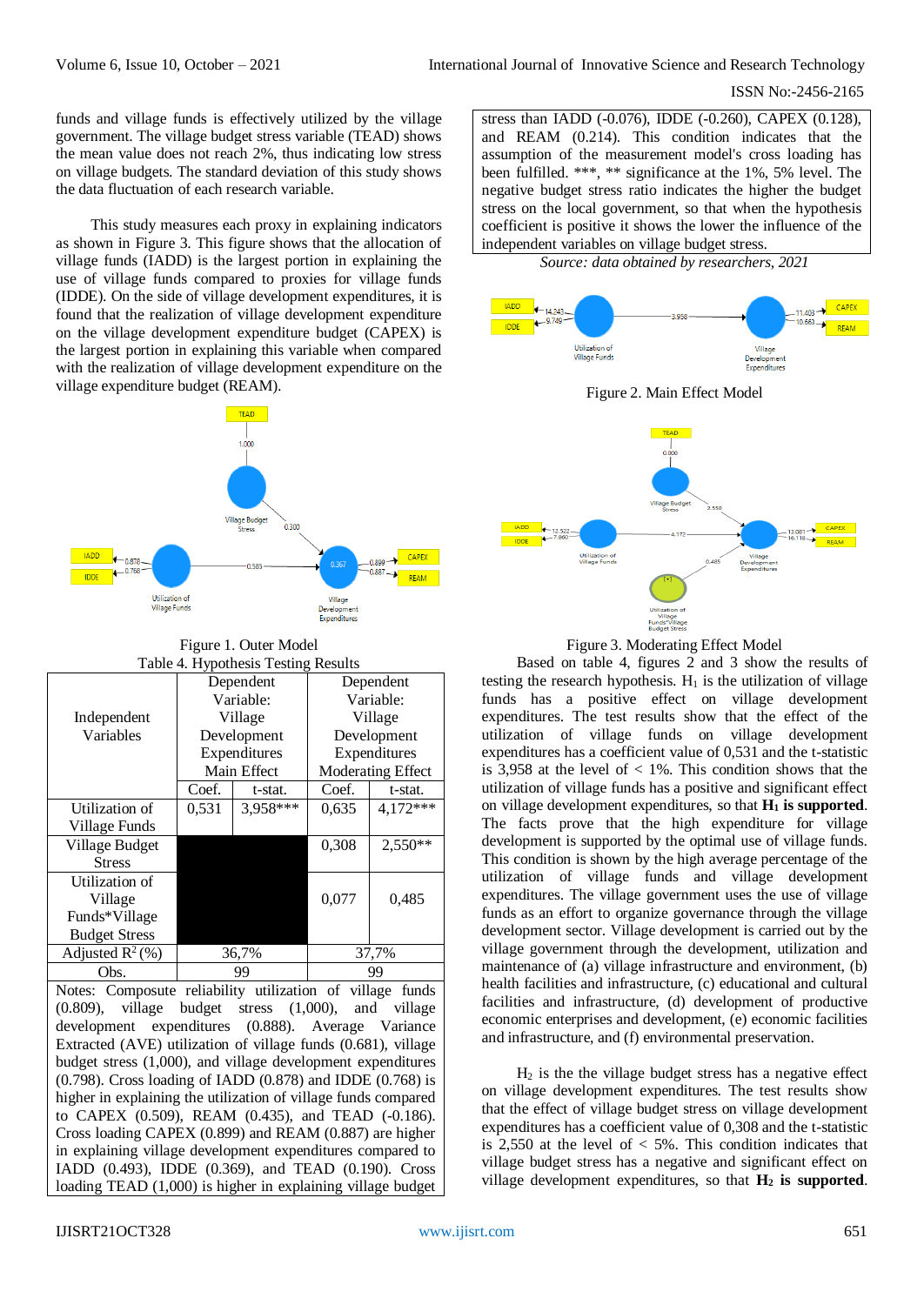Budget stress is a condition of limited income in meeting expenditure needs (Arnett, 2011; Chapman, 2003). Budget stress indicates a deteriorating government fiscal condition as indicated by a negative budget stress ratio, so that there is a potential for a budget deficit (Boukari & Veiga, 2018). The facts show that despite the low stress on the village budget, this can be a determining factor for low village development expenditures. This condition shows that village governments that are experiencing budgetary stress do not have the flexibility to finance village development expenditures.

 $H<sub>3</sub>$  is that village budget stress has a negative effect on the relationship between the utilization of village funds and village development expenditures. The test results show that the effect of village budget stress on the relationship between the use of village funds and village development expenditures has a coefficient value of 0,077 and the t-statistic is 0,485 at the level  $> 1\%$ , 5%, and 10%. This condition shows that stress from the village budget cannot reduce the relationship between the utilization of village funds and village development expenditures, so that **H<sup>3</sup> is not supported**. Although budgetary stress can reduce village development expenditures, when the village government uses village funds optimally, it shows that the village government can reduce the stress on the village budget in financing village development expenditures. This condition will provide opportunities for the village government to organize government through the field of village development with the aim of achieving community welfare.

| Dependent Variable:                      |          |
|------------------------------------------|----------|
| Village Development                      |          |
| Expenditures<br><b>Moderating Effect</b> |          |
|                                          |          |
| 0,468                                    | 4,277*** |
| $-0,248$                                 | 2,029**  |
| 0,120                                    | 0,758    |
|                                          |          |
| 37,7                                     |          |
| 99                                       |          |
|                                          |          |

Note: \*\*\*, \*\* significance at the 1%, 5% level. Village budget stress is measured by category 1 and 0 provided that if the ratio of village budget stress is negative, it is given a score of 1 and vice versa. Therefore, when the coefficient of the hypothesis is negative, it indicates the lower the influence of the independent variable on the dependent.

*Source: data obtained by researchers, 2021*



Figure 4. Moderating Effect Sensitivity Model

The result of  $H_2$  sensitivity testing is that village budget stress has a negative effect on village development expenditures. The test results show that the effect of village budget stress on village development expenditures has a coefficient value of -0,248 and the t-statistic is 2,029 at the level of < 5%. This condition indicates that village budget stress has a negative and significant effect on village development expenditures, so that **H<sup>2</sup> is supported**. The results of the sensitivity testing are consistent with the main test results. The results of the  $H_3$  sensitivity test show that village budget stress has a negative effect on the relationship between the utilization of village funds and village development expenditures. The test results show that the effect of village budget stress on the relationship between the use of village funds and village development expenditures has a coefficient value of 0,123 and the t-statistic is 0,758 at levels  $> 1\%$ , 5%, and 10%. This condition shows that stress from the village budget cannot reduce the relationship between the utilization of village funds and village development expenditures, so that **H<sup>3</sup> is not supported**. The results of the sensitivity testing are consistent with the main test results.

## **IV. CONCLUSION AND SUGGESTION**

This research concludes that the utilization of village funds can increase village development expenditures, and village budgets stress can reduce village development expendituresg. However, village budget stress cannot reduce the use of village funds to increase village development expenditures. The results of the sensitivity test of this study also provide the same conclusions as the results of the main test of this study. This research implies that the village government has an influence on the use of village funds in increasing village development. Village development is carried out by the village government through the development, utilization and maintenance of (a) village infrastructure and environment, (b) health facilities and infrastructure, (c) educational and cultural facilities and infrastructure, (d) development of productive economic enterprises and development, (e) economic facilities and infrastructure, and (f) environmental preservation. The village government is considered capable of managing the revenue